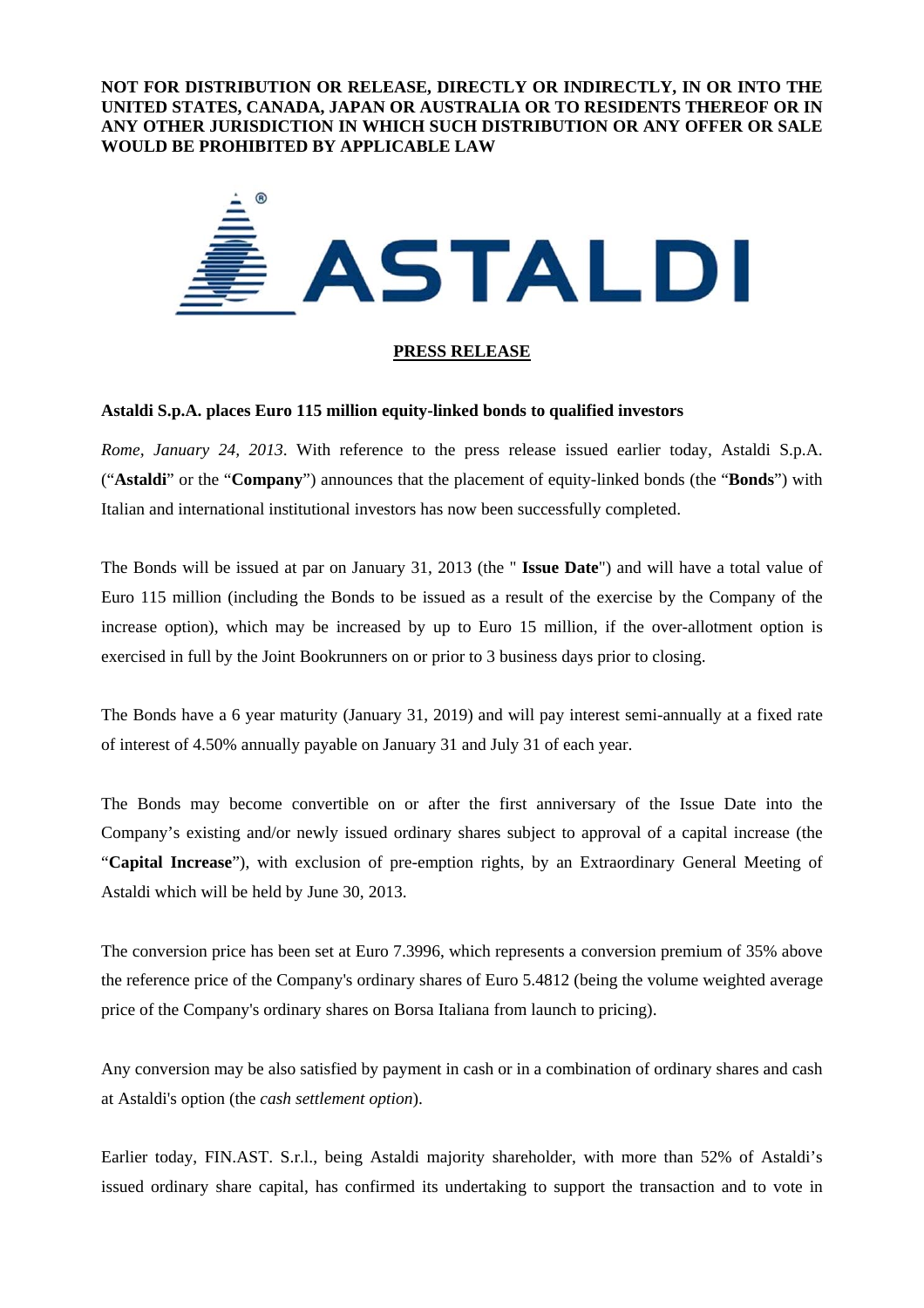favour of the Capital Increase with exclusion of the pre-emption rights to service the potential conversion of the Bonds and has entered into lock-up obligations customary for similar transactions for a period from the date hereof until 90 days after the Issue Date.

FIN.AST. S.r.l. has subscribed in the aggregate Euro 13 million in principal amount of Bonds.

The proceeds of the Bonds will be used by the Company to fund growth opportunities as outlined in its strategic guidelines, as published on November 15, 2012 as well as for general corporate purposes.

An application for the listing of the Bonds on the non-regulated market of the Luxembourg Stock Exchange, the Euro-MTF Luxembourg, will be made by the Company.

Banca IMI S.p.A., BNP Paribas and The Royal Bank of Scotland plc acted as Joint Bookrunners and Joint Lead Managers for the placement of the Bonds.

Chiomenti Studio Legale advised Astaldi as to matters of Italian law, Clifford Chance Studio Legale Associato advised the Joint Bookrunners as to matters of English and Italian law.

**\* \* \*** 

*Astaldi Group is the leading General Contractor in Italy whose activities include the design, construction and management of public infrastructures and major civil engineering works, mainly in the segments of transport infrastructure, energy production plants, civil and industrial engineering and plant building. Listed on the Italian Stock Exchange since 2002, it is on the 89th position in the list of the Top Global Contractors. It ended 2011 financial year with an order backlog of more than EUR 10 billion and a turnover of EUR 2.4 billion, an EBITDA of EUR 259 million, an EBIT of EUR 201 million, and a net profit of EUR 71 million; the net debt of 2011 financial year is of an amount of EUR 479,7 million, net of treasury shares.* 

*Currently Astaldi Group works in 6 regions worldwide, including Italy, Middle Europe (Poland, Romania, Russia) and Turkey, Middle East (Saudi Arabia, Oman), Maghreb (Algeria), Latin America (Venezuela, Peru, Chile, Central America) and North America (Canada, USA).*

**For more information** *please contact: Alessandra Onorati* **- Astaldi S.p.A.**  Tel. +39 06 41766389 Head of External Relations and Investor Relations a.onorati@astaldi.com www.astaldi.com

# *IMPORTANT NOTICE:*

THIS DOCUMENT DOES NOT CONSTITUTE AN OFFER TO SELL OR A SOLICITATION OF AN OFFER TO PURCHASE ANY SECURITIES IN THE UNITED STATES. THE SECURITIES HAVE NOT BEEN AND WILL NOT BE REGISTERED UNDER THE U.S. SECURITIES ACT OF 1933, AS AMENDED (THE "SECURITIES ACT") OR THE LAWS OF ANY STATE WITHIN THE U.S., AND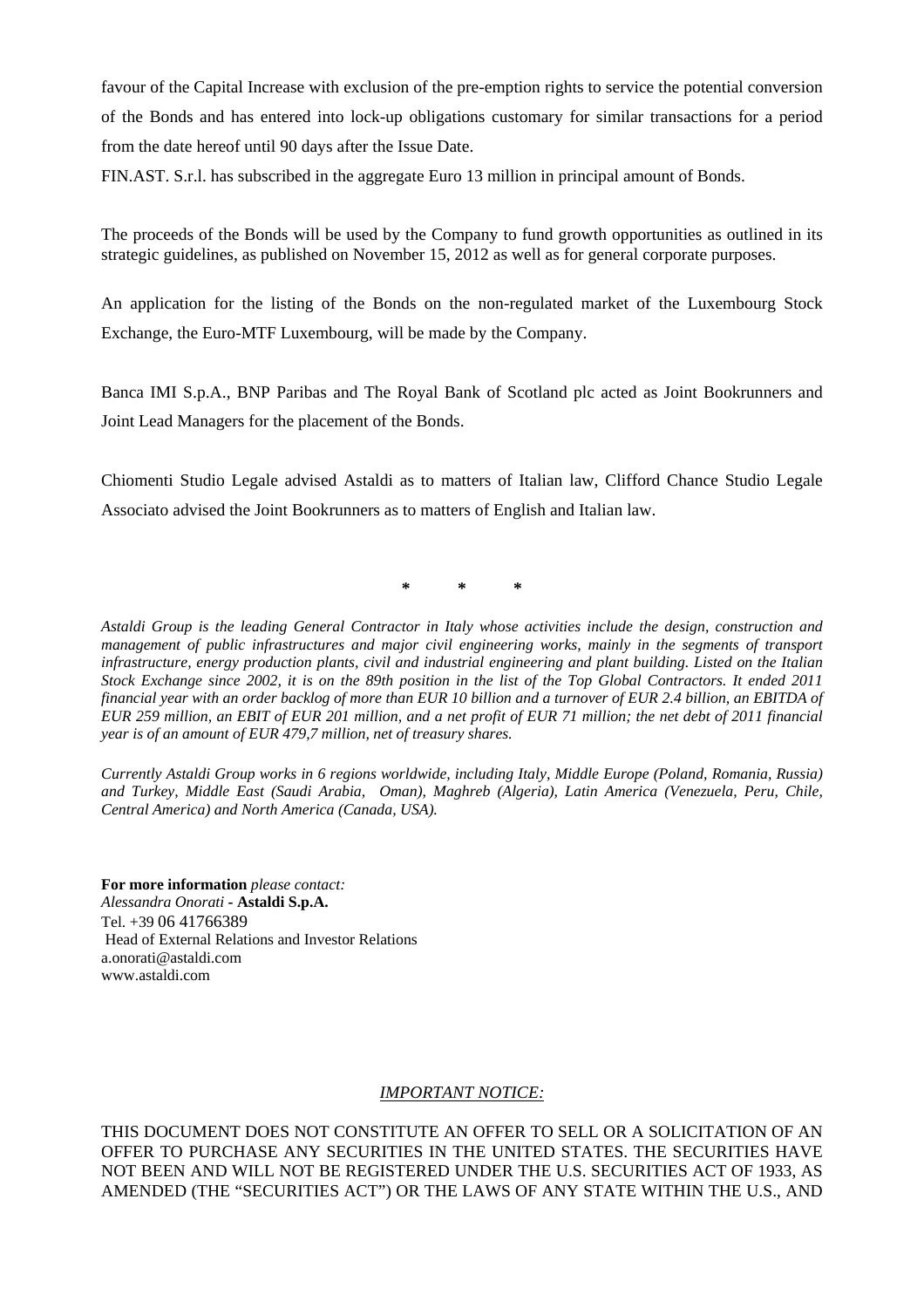MAY NOT BE OFFERED OR SOLD IN THE UNITED STATES OR FOR THE ACCOUNT OR BENEFIT OF ANY U.S. PERSONS AS THAT TERM IS DEFINED IN THE U.S. SECURITIES LAWS, EXCEPT IN A TRANSACTION NOT SUBJECT TO, OR PURSUANT TO AN APPLICABLE EXEMPTION FROM, THE REGISTRATION REQUIREMENTS OF THE SECURITIES ACT OR ANY STATE SECURITIES LAWS. THIS DOCUMENT MAY NOT BE DISTRIBUTED OR SENT INTO THE UNITED STATES, OR IN ANY OTHER JURISDICTION IN WHICH OFFERS OR SALES OF THE SECURITIES DESCRIBED HEREIN WOULD BE PROHIBITED BY APPLICABLE LAWS AND SHOULD NOT BE DISTRIBUTED TO UNITED STATES PERSONS OR PUBLICATIONS WITH A GENERAL CIRCULATION IN THE UNITED STATES. NO OFFERING OF THE SECURITIES IS BEING MADE IN THE UNITED STATES.

THIS IS NOT AN OFFER TO SELL, NOR A SOLICITATION OF AN OFFER TO BUY AND ANY DISCUSSIONS, NEGOTIATIONS OR OTHER COMMUNICATIONS THAT MAY BE ENTERED INTO, WHETHER IN CONNECTION WITH THE TERMS SET OUT HEREIN OR OTHERWISE, SHALL BE CONDUCTED SUBJECT TO CONTRACT.

NO REPRESENTATION OR WARRANTY, EXPRESS OR IMPLIED, IS OR WILL BE MADE AS TO, OR IN RELATION TO, AND NO RESPONSIBILITY OR LIABILITY IS OR WILL BE ACCEPTED BY BANCA IMI S.P.A., BNP PARIBAS AND THE ROYAL BANK OF SCOTLAND PLC ("THE JOINT BOOKRUNNERS") OR BY ANY OF THEIR RESPECTIVE OFFICERS OR AGENTS OR AFFILIATES AS TO OR IN RELATION TO THE ACCURACY OR COMPLETENESS OF THIS DOCUMENT, OR ANY OTHER WRITTEN OR ORAL INFORMATION MADE AVAILABLE TO ANY INTERESTED PARTY OR ITS ADVISERS AND ANY LIABILITY THEREFORE IS HEREBY EXPRESSLY DISCLAIMED.

THE JOINT BOOKRUNNERS ARE ACTING ON BEHALF OF THE COMPANY AND NO ONE ELSE IN CONNECTION WITH THE BONDS AND WILL NOT BE RESPONSIBLE TO ANY OTHER PERSON FOR PROVIDING THE PROTECTIONS AFFORDED TO CLIENTS OF THE JOINT BOOKRUNNERS OR FOR PROVIDING ADVICE IN RELATION TO THE BONDS

COPIES OF THIS DOCUMENT ARE NOT BEING, AND MUST NOT BE, MAILED, OR OTHERWISE FORWARDED, DISTRIBUTED OR SENT IN, INTO OR FROM THE UNITED STATES OR ANY OTHER JURISDICTION IN WHICH SUCH MAILING OR DISTRIBUTION WOULD BE ILLEGAL, OR TO PUBLICATIONS WITH A GENERAL CIRCULATION IN THOSE JURISDICTIONS, AND PERSONS RECEIVING THIS DOCUMENT (INCLUDING CUSTODIANS, NOMINEES AND TRUSTEES) MUST NOT MAIL OR OTHERWISE FORWARD, DISTRIBUTE OR SEND IT IN, INTO OR FROM THE UNITED STATES OR ANY OTHER JURISDICTION IN WHICH SUCH MAILING OR DISTRIBUTION WOULD BE ILLEGAL OR TO PUBLICATIONS WITH A GENERAL CIRCULATION IN THOSE JURISDICTIONS.

THIS DOCUMENT IS ONLY ADDRESSED TO AND DIRECTED, IN MEMBER STATES OF THE EUROPEAN ECONOMIC AREA WHICH HAVE IMPLEMENTED THE PROSPECTUS DIRECTIVE (EACH, A "RELEVANT MEMBER STATE"), AT PERSONS WHO ARE "QUALIFIED INVESTORS" WITHIN THE MEANING OF ARTICLE 2(1)(E) OF THE PROSPECTUS DIRECTIVE (DIRECTIVE 2003/71/EC) ("QUALIFIED INVESTORS"). EACH PERSON WHO RECEIVES THIS DOCUMENT WILL BE DEEMED TO HAVE REPRESENTED, ACKNOWLEDGED AND AGREED THAT IT IS A "QUALIFIED INVESTOR" WITHIN THE MEANING OF ARTICLE 2(1)(E) OF THE PROSPECTUS DIRECTIVE.

### UNITED KINGDOM

IN ADDITION, IN THE UNITED KINGDOM, THIS DOCUMENT IS BEING DISTRIBUTED ONLY TO, AND IS DIRECTED ONLY AT, QUALIFIED INVESTORS (I) WHO HAVE PROFESSIONAL EXPERIENCE IN MATTERS RELATING TO INVESTMENTS FALLING WITHIN ARTICLE 19(5) OF THE FINANCIAL SERVICES AND MARKETS ACT 2000 (FINANCIAL PROMOTION) ORDER 2005, AS AMENDED (THE "ORDER") AND QUALIFIED INVESTORS FALLING WITHIN ARTICLE 49(2)(A) TO (D) OF THE ORDER, AND (II) TO WHOM IT MAY OTHERWISE LAWFULLY BE COMMUNICATED (ALL SUCH PERSONS TOGETHER BEING REFERRED TO AS "RELEVANT PERSONS").